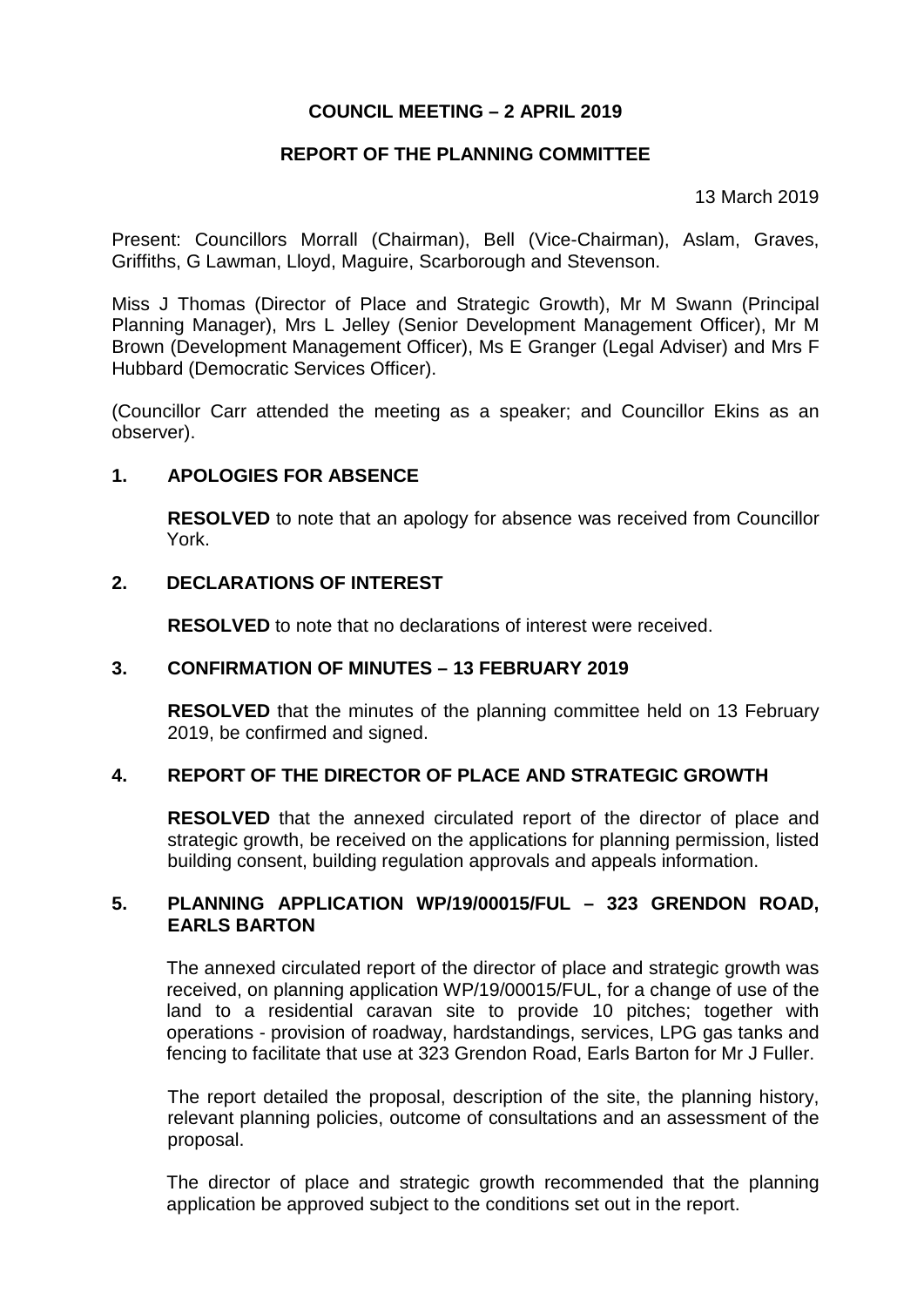The site viewing group visited the site on 12/03/2019 and a record of the visit was set out in the circulated notes.

A request to address the meeting had been received from the agent.

The chairman allowed the speaker to address the meeting and the committee was given the opportunity to ask questions of clarification.

The agent explained that the site was granted planning permission in 2014 and this planning application was for vehicular access and for a turning point head for vehicles on the site. She added there would be no material impact on the site; and stated that the applicant intends to undertake a formal landscaping scheme agreed with officers.

The chairman then invited the committee to determine the application.

The site viewing members had no concerns and were pleased they had viewed the site. Concerns had been raised by the parish council but during the site visit it was clarified that the site already had planning permission and this planning application was for the purpose of vehicular access and for a turning head point.

It was proposed by Councillor Bell that the planning application be approved and this was seconded by Councillor Maguire.

On being put to the vote, the motion for approval was unanimously carried.

**RESOLVED** that the planning application be approved subject to the following conditions:

1. The development shall be begun not later than the expiration of three years beginning with the date of this permission.

Reason: To prevent the accumulation of planning permissions; to enable the local planning authority to review the suitability of the development in the light of altered circumstances; and to conform with the requirements of Section 91 of the Town and Country Planning Act 1990 as amended by section 51 of the Planning and Compulsory Purchase Act 2004.

2. The development hereby approved shall be carried out in accordance with the following drawings/details: Plan no. 14055-4 revision B received 9 January 2019 Plan no. 14055-5 revision A received 9 January 2019

Reason: To define the permission and to conform with the requirements of The Town and Country Planning (General Development Procedure) (Amendment No. 3) (England) Order 2009.

3. No building or use herby permitted shall be occupied or the use commenced until there has been submitted to and approved in writing by the local planning authority a scheme of hard and soft landscaping. The approved scheme shall be implemented so that planting is carried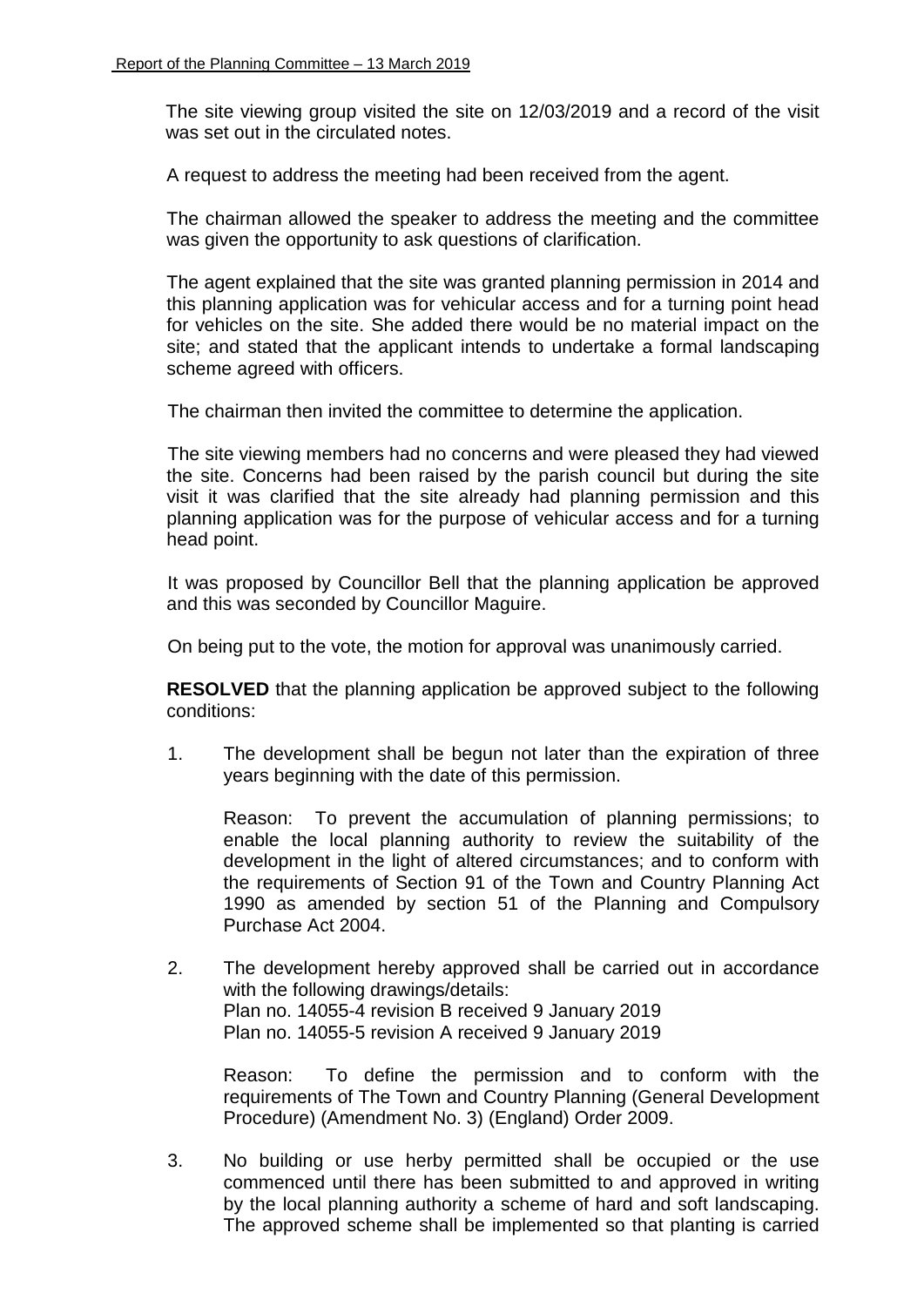out no later than the first planting season following the occupation of the building(s) or the completion of the development whichever is the sooner. All planted materials shall be maintained for five years and any trees or plants removed, dying, being damaged or becoming diseased within that period shall be replaced in the next planting season with others of similar size and species to those originally required to be planted unless the council gives written consent to any variation.

Reason: To protect and enhance the character of the site and the area, and to ensure its appearance is satisfactory.

4. Pedestrian to vehicle visibility of 2.0m x 2.0m above a height of 0.6m and vehicle to vehicle visibility of 2.4m x 214m must be provided and maintained on both sides of the vehicular access and that area shall be maintained obstacle free in perpetuity.

Reason: In the interests of highway and pedestrian safety.

# **6. PLANNING APPLICATION WP/19/00001/FUL – LAND OFF DITCHFORD ROAD, IRCHESTER**

The annexed circulated report of the director of place and strategic growth was received, including late letters, on planning application WP/19/00001/FUL, for the retention of an existing Network Rail vehicle track and compound on land off Ditchford Road, Irchester for R F Sumner and Partners.

The report detailed the proposal, description of the site, the planning history, relevant planning policies, outcome of consultations and an assessment of the proposal.

The director of place and strategic growth recommended that the planning application be approved subject to the condition set out in the report.

The senior development management officer referred members to the late letters' list and the comments received from Northamptonshire County Council (NCC) archaeological advisor. It stated that in relation to the non-designated assets, they had no further comments on the retention of the compound on the eastern side, but if new works were proposed such as an extension to the existing, they would advise that this work be subject to archaeological monitoring, by a qualified archaeologist, to an agreed specification.

The senior development management officer also reported that the Environment Agency had responded and raised no objections.

Requests to address the meeting had been received from the agent and the ward councillor (Councillor Carr).

Before the speakers addressed the meeting, Councillor Lawman proposed that the planning application be site viewed to ascertain if there would be any effect on the landscape, when viewed from Chester Farm. Councillor Lloyd seconded the proposal. This became the substantive motion.